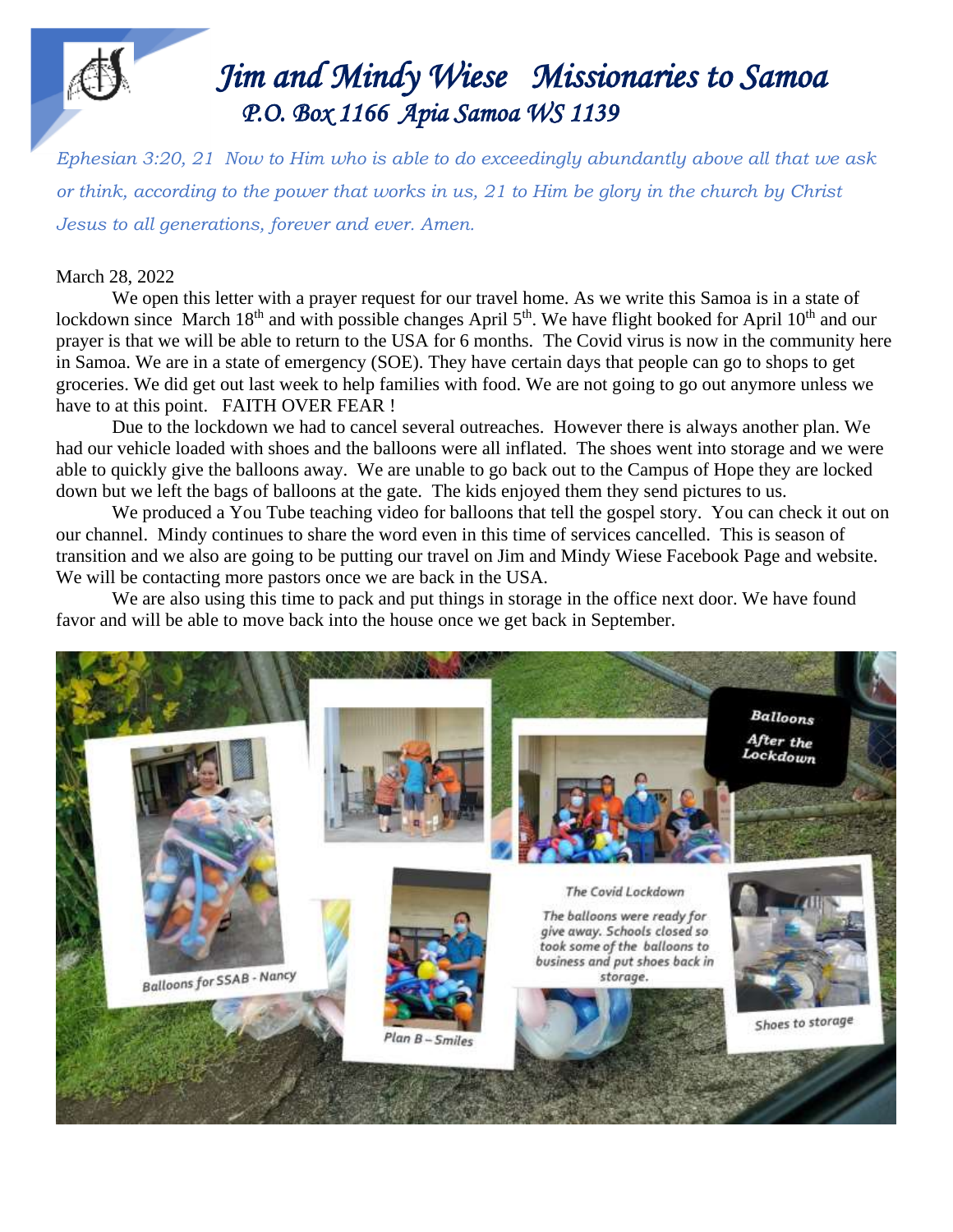## *Jim Jim and Mindy Wiese Missionaries to Samoa P.O. Box 1166 Apia Samoa WS 1139*

 Sunday's in Samoa, Mindy ministered at 2 different churches before the lockdown. In one church there were nine people saved and God moved in the altar service touching and healing many. We continue to pray for revival in the nation of Samoa. We love the people of Samoa. We were able to continue the Bible study in the book of Hebrews prior to the lockdown and now transitioning to online this week.



Faith Hope and Love in Christ

Vaimea Independent Assembly of God



Samoa Outreach Learning Center Board - Food for Families - Campus of Hope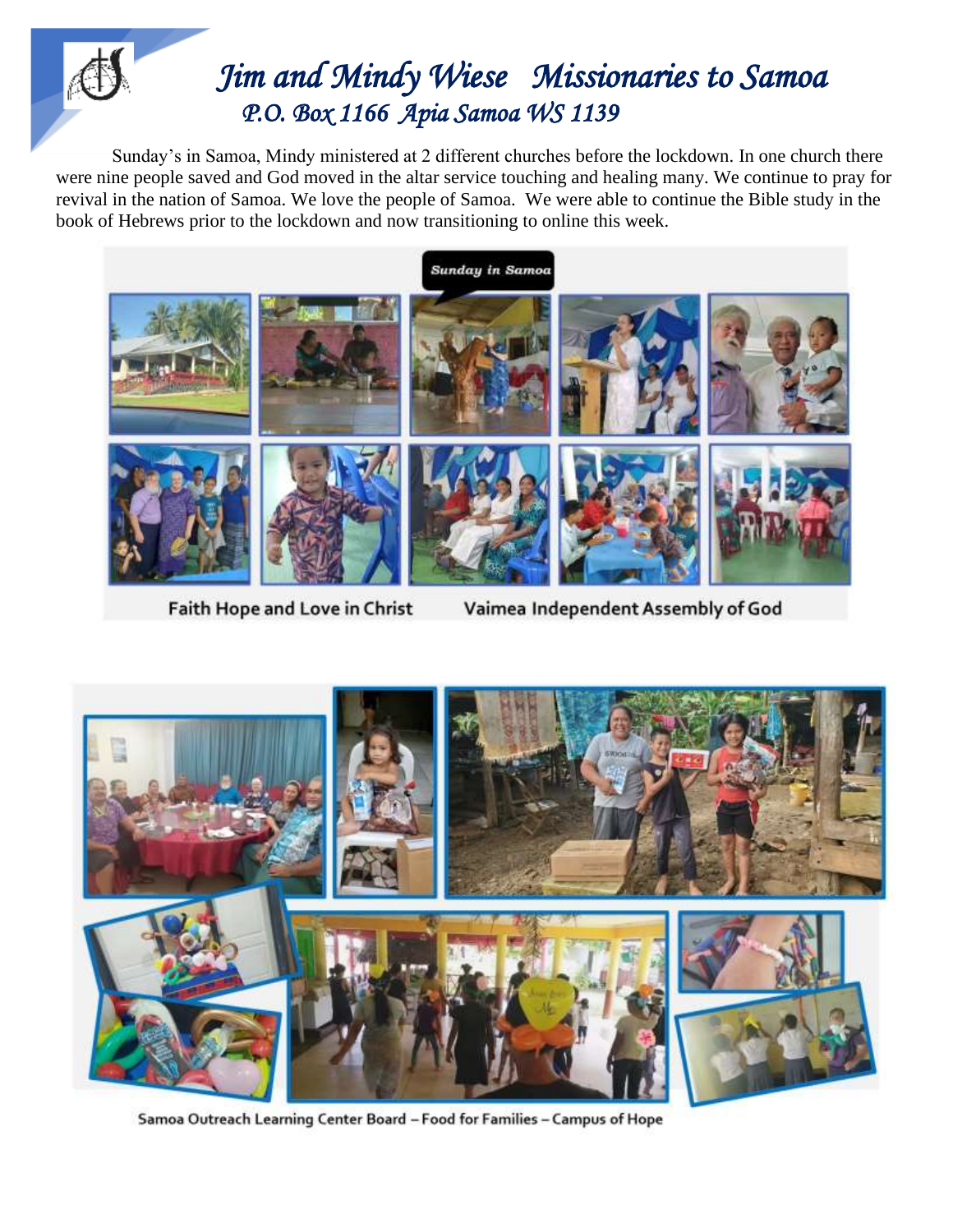## *Jim Jim and Mindy Wiese Missionaries to Samoa P.O. Box 1166 Apia Samoa WS 1139*

 We are so excited we were approached by Samaritan's Purse last year, they needed assistance with connections for upcoming outreach of Operation Christmas Child. How wonderful it has all been. The first two shipping containers have arrived and we were able to pray over them and meet with the team. There are 7 more containers coming a total of 65,000 boxes for children. The logistics team and the pastoral team are in place. What a blessing to see so much fall into place. New friends and relationships have been formed through this.



Ministry with the schools and more people. The young man in the blue is Jay. In 2018 we met Jay he was a street vendor. He has struggled but God has done amazing work in him. We ministered to him at McDonalds last year he got filled with the Holy Spirit. He is 18 now and just started Rhema Bible School. He always comes to say hello to us.



**Schools and People Love Samoa** 

**UNIVER STANDS**